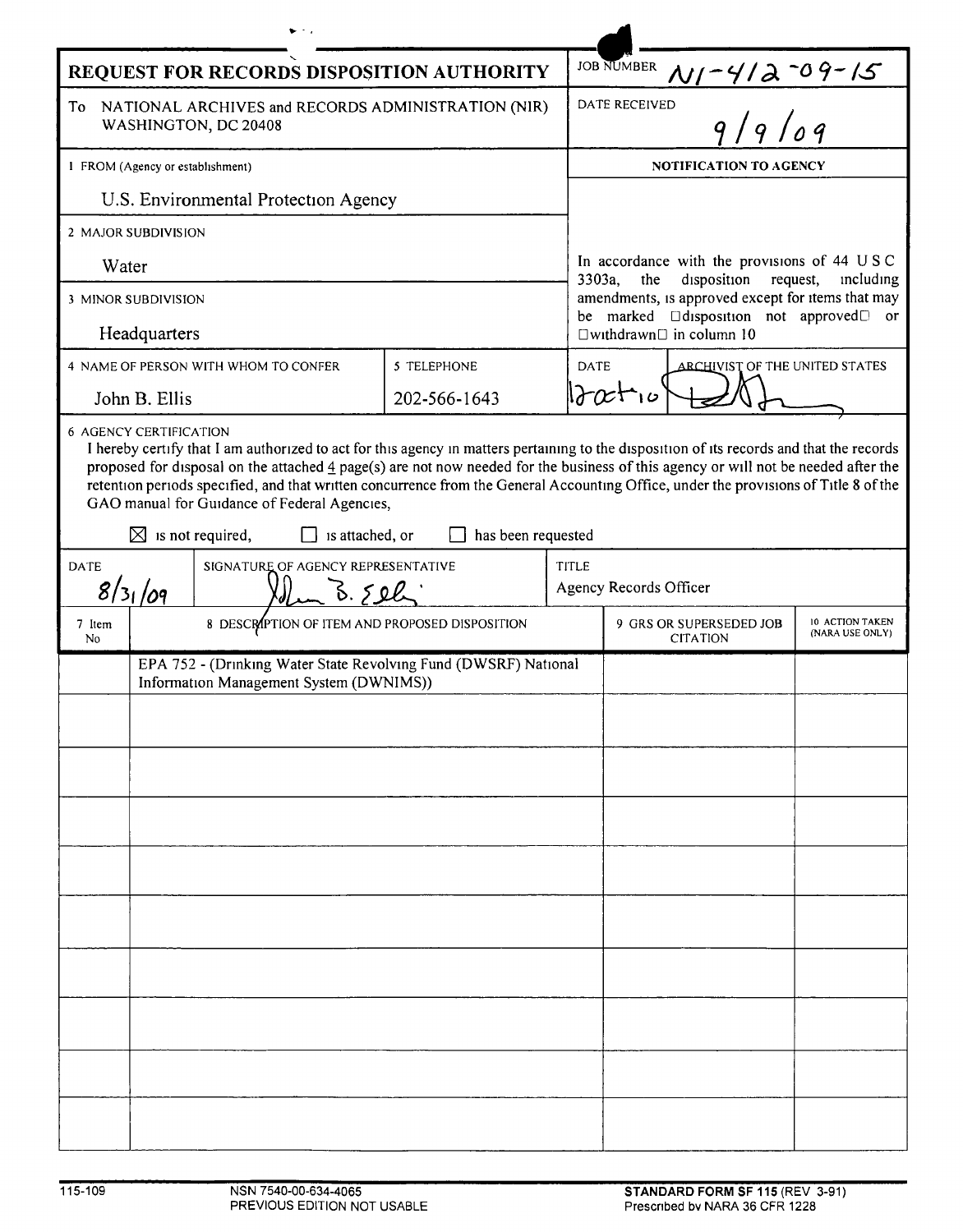This schedule is in draft. It may be used to retire records, but may not be used to destroy records. **If you have any questions, please contact the Records Help Desk.**

# **EPA Records Schedule 752**

**Status:** Draft, *09/30/2010*

**Title:** Drinking Water State Revolving Fund (DWSRF) National Information Management System (DWNIMS)

**Program:** Water

**Applicability:** Headquarters

**Function:** 108-025-03-02-02 - Momtor and Assure Pubhc Water Supply Compliance

## **NARA Disposal Authority:**

This schedule authonzes the disposition of the record copy in any media (media neutral), excludmg any records already in electronic form. Records designated for permanent retention must be transferred to the National Archives in accordance with NARA standards at the time of transfer.

•  $N1-412-09-15$ 

## **Description:**

The Drinking Water State Revolving Fund (DWSRF) National Information Management System (DWNIMS) is EPA's information system for national management of the DWSRF program. The purpose IS to report the status and progress of the DWSRF program. The data are also used for oversight purposes and financial analysis, Results from the data collections are presented at the Council of Infrastructure Financing Authorities (CIFA) annual conferences. All current DWSRF strategic goals are measured and updated with data from DWNIMS.

Current and proposed measures include number of loans, number of projects imtiating operations, the Return on Federal Investments, the Fund Utilization Rate, and number of out-of-compliance systems brought into compliance with health-based standards. Input data is received from states and entered into the database either through a Web-portal or a spreadsheet. Output includes national, regional and state reports. Data is currently available for state fiscal years (July-June) beginning 1997.

### **Disposition Instructions:**

**Hem a:** Electronic software program

The Office of Water, Office of Ground Water and Drinking Water, Drinking Water Protection Division at Headquarters is responsible for the disposition of this item.

- **• Disposable**
- Close when no longer needed to ensure access to, and use of, the electronic records throughout the

Nun-record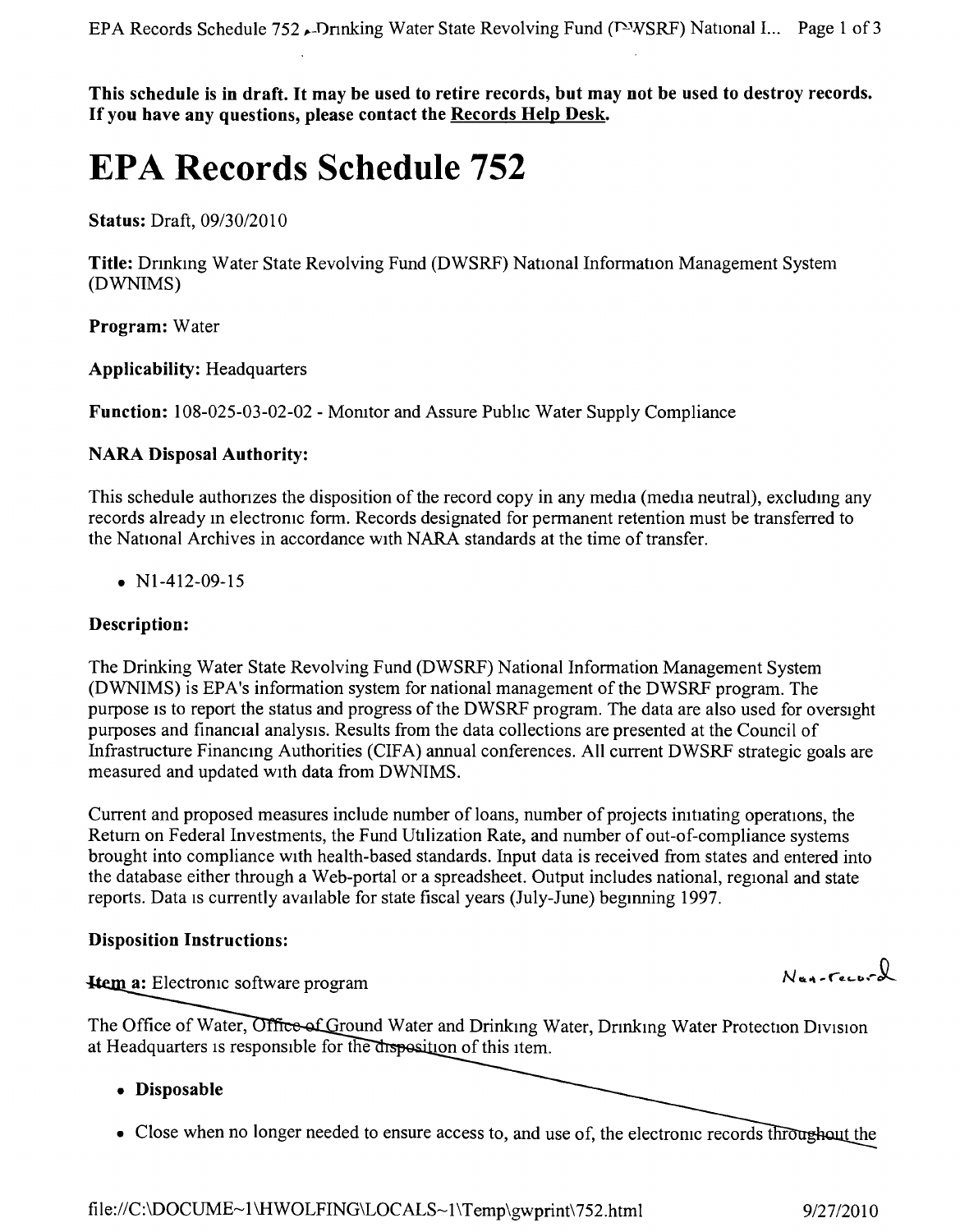-authorized retention period.

 $\bullet$  Delete after file  $\overline{C}$ 

## **Item b:** Input

- Disposable
- Close when information has been transferred to the master file and verified.
- Delete after file closure.

**Item c:** Electronic data - Record copy

The Office of Water, Office of Ground Water and Drinking Water, Drinking Water Protection Division at Headquarters is responsible for the disposition of this item.

- **• Permanent**
- Close when program is discontinued or system is terminated. While system is in operation, transfer a copy of the data, as specified in 36 CFR 1235.44-1235.50 or standards applicable at the time, to the National Archives pnor to migration to new system version with major changes or every 5 years, whichever occurs first.
- Transfer final data to the National Archives 6 months after system is closed.

**m d:** Electronic copy of records transferred to the National Archives

The Office of Water, Office of Ground Water and Drinking Water, Drinking Water Protection Division at Headquarters is responsible for the disposition of this item.

- **• Disposable**
- Close when electronic record copy is successfully transferred to the National Archives.
- Delete after file closure.

# **Hem e:** Output and reports

- **• Varies**
- File with related records and follow instructions for the related records.

## **Hem f:** System documentation

The Office of Water, Office of Ground Water and Drinking Water, Drinking Water Protection Division at Headquarters is responsible for the disposition of this item.

**• Permanent**

 $67520/26$ 

 $N_{\text{our}}$ ccur $\mathcal{C}$ 

 $F_{\alpha}$  Tastractor

 $672520/11a(2)$